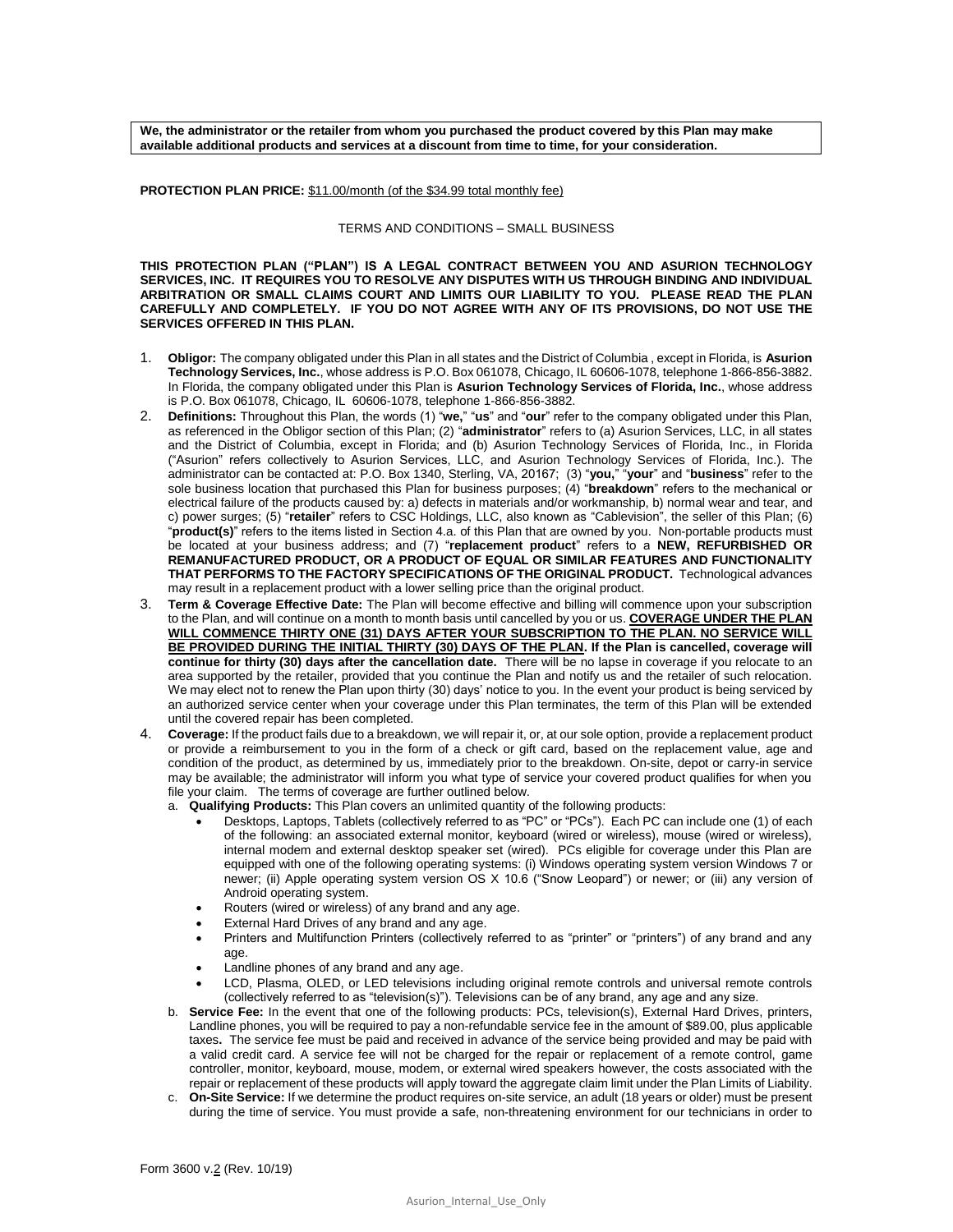receive on-site service. Due to environmental or technical requirements, if certain repairs cannot be completed where the product is located and must be repaired at another location, this Plan will cover all shipping and handling costs. Products installed in cabinetry and other types of built-in applications are eligible for service as long as you make the product reasonably accessible to the service provider. We are not responsible for dismantling or reinstallation of furniture or fixed infrastructures when removing or reinstalling repaired or replaced products into furniture or cabinetry. Non-original parts may be used for repair of the product.

- d. **Repair Depot Service**: If we determine the product will not be serviced on-site, it will be shipped to a designated repair depot location for service. We will send you a prepaid shipping label and instructions for shipping your product to our authorized service center. Standard shipping costs are covered by the Plan. Non-original parts may be used for repair of the product.
- e. **Replacement Products:** If we opt to provide you a replacement product under the Plan, we reserve the right to retain ownership of the original product. At our sole discretion, we may require that you return or send pictures of the failed product to our designated repair depot location as a condition to receiving your replacement product or reimbursement. Standard shipping costs associated with the return of the product will be paid by us.
- 5. **If Your Product Needs Service:** In the event your product experiences a breakdown, thirty-one (31) days after subscription to the Plan you may file a claim by calling 1-844-218-2846, 8AM -11Pm ET Monday-Friday and 9AM – 6PM ET Saturday-Saturday. **You must file your claim prior to having service; all repairs or replacements must be authorized in advance. Unauthorized repairs or replacements may not be covered.** When your product requires service, your product may be subject to a service fee for each claim filed. We may require you to fill out a claim facilitation form prior to receiving repairs or replacement or reimbursement for your product. You may also be required to produce a State or Federal issued photo identification, other than a professional or student license or I.D., as a condition to receiving a repair or replacement or reimbursement. Any abuse of the Plan by you, including but not limited to seeking replacement of a product not belonging to you, may result in termination of the Plan upon notice. The cost of the replacement product cannot exceed the available balance of funds under the aggregate claim limit. Repaired or replaced products which are not covered by a manufacturer's warranty are warranted by us for ninety (90) days from the date of product receipt by you. In the event that the product fails to function properly during such ninety (90) days, we will repair or replace the product at no cost to you. Such services related to the execution of the replacement product warranty will not be charged against your aggregate claim limit under the Plan. All claims under this Plan must be reported to us within thirty (30) days after coverage under this Plan terminates; this 30-day limit does not limit the 90-day warranty on products repaired under this Plan.
- 6. **Plan Limits of Liability:** Under the Plan, claims cannot exceed the per claim limit which is the current market value of the product and the aggregate limit of this Plan of ten thousand dollars (\$10,000.00). In addition, the claims made cannot exceed the aggregate limit of this Plan of ten thousand dollars (\$10,000.00) per 12-month rolling period which commences on the date of your first claim. We will be responsible for informing you, at the time of the claim, if you have reached the ten thousand dollars (\$10,000.00) aggregate claim limit. The cost of any repairs shall be equal to the market retail value of parts and labor charges for repairing the product, as determined at our sole discretion, provided that the cost for any repair shall not exceed the remaining balance of the aggregate limit. In the event that you reach the 12-month aggregate claim limit for claims ten thousand dollars (\$10,000.00) and the product requires additional repairs, we will provide you with information on how to get the product repaired; however, we will not be responsible for any costs related to these repairs.
- 7. **Your Responsibilities:** Please retain these terms and conditions for your records. The product must be in good working condition prior to your Plan subscription. You must follow the instructions that are in the owner's manual for proper use, care and maintenance of the product. Failure to follow the manufacturer's maintenance and service guidelines may result in the denial of coverage under this Plan. We strongly recommend (but do not require as a condition of this Plan) the regular back up of data and software. It is important that you back up all data files on your product prior to the commencement of service; repairs to your product may result in the deletion of such data files.
- 8. **Payment:** The monthly rate for the Plan was provided to you at the time you subscribed to the Plan and is also listed at the top of this Plan. You agree to pay all monthly charges, plus all applicable taxes, which shall be billed on a monthly basis on the bill provided by the retailer. Non-payment by you will result in cancellation of the Plan.
- 9. **Insurance Securing this Plan:** This Plan is not an insurance policy. Under this Plan, Our obligations in AL, AR, CA, CO, CT, DC, FL, GA, HI, IL, IN, KY, MA, ME, MN, MO, MT, NC, NH, NJ, NV, OK, OR, SC, TX, UT, VT, VA, WA, WI, and WY are insured under an insurance policy issued by Allianz Global Risks US Insurance Company, 225 W. Washington Street, Suite 1800, Chicago, IL 60606. If We fail to act on Your claim within sixty (60) days, or if we become insolvent or otherwise financially impaired You may contact Allianz Global Risks US Insurance Company directly at 1-888-466-7883 to report your claim. In NY our obligations under this Plan are insured under an insurance policy issued by Fireman's Fund Insurance Company, 225 W. Washington Street, Suite 1800, Chicago, IL 60606. If We fail to act on Your claim within sixty (60) days, or if we become insolvent or otherwise financially impaired You may contact Fireman's Fund Insurance Company directly at 1-888-466-7883 to report your claim.
- 10. **Exclusions – What Is Not Covered: This Plan does not cover the following:**
	- **a. Products with pre-existing conditions at the time of your subscription to the Plan;**
	- **b. Cosmetic defects, damage to or failures of non-operational components that do not inhibit the proper operation and performance of the product such as but not limited to: appearance parts; broken hinges; cracked cases; decorative finishing; finish defects; handles; nonfunctional plastic; trim; accessories; attachments;**
	- **c. Unintentional or accidental damage from handling that results from normal use of the product ("ADH") unless you have enrolled in a Plan that includes ADH coverage for specific devices;**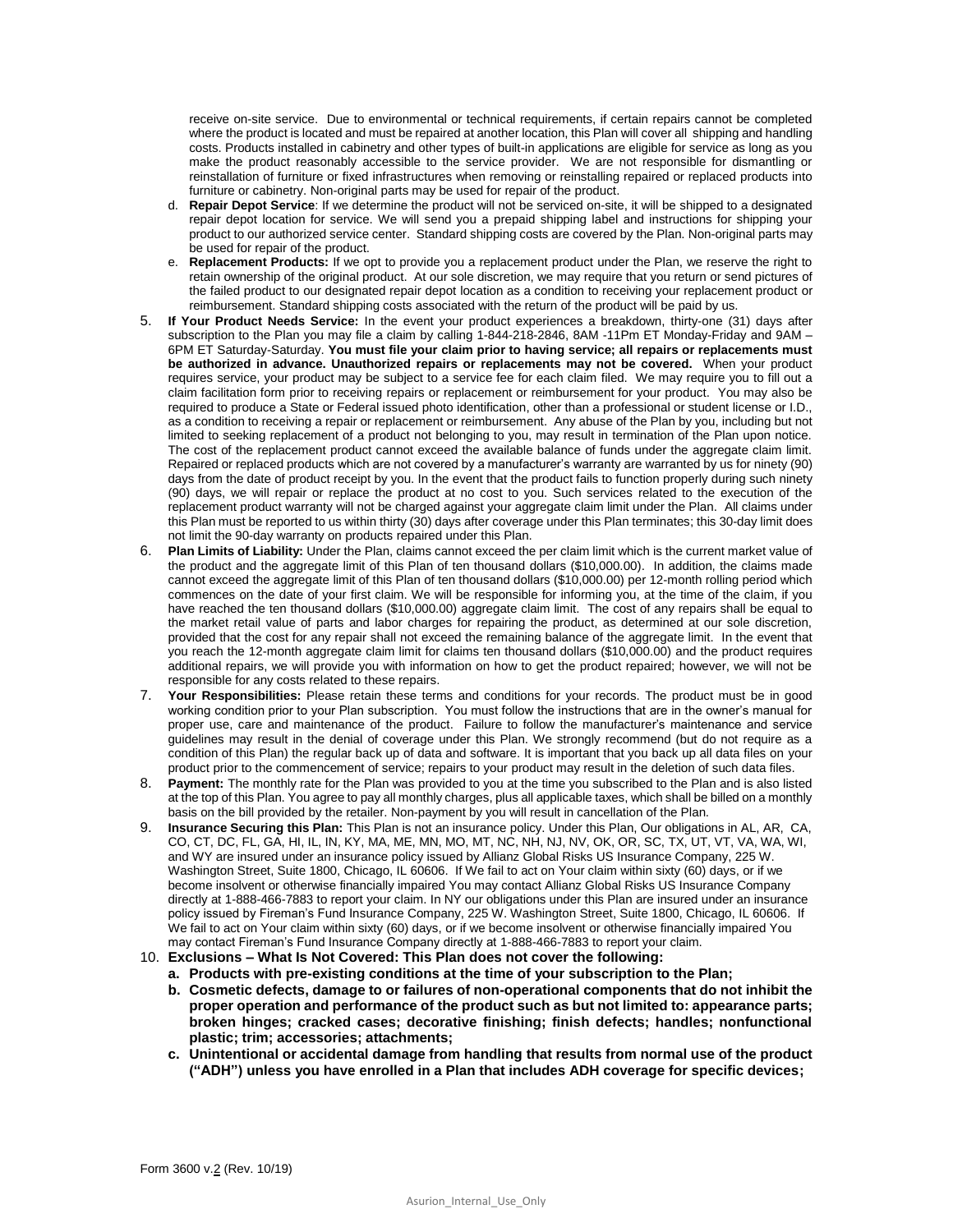- **d. Breakdown or costs resulting from: improper installation or setup; use in any combinations not approved in the manufacturer's specifications; unauthorized modifications, alterations, repairs or repair personnel;**
- **e. Consequential or incidental damages, including but not limited to: loss of use; loss of business; loss of profits; loss of data; down-time and charges for time and effort;**
- **f. Failure, inoperability, or disruption of any product or product functions due to any design flaw or systemic manufacturing defect;**
- **g. Failures, damage or loss caused by any physical force external to the product, whether accidental (excluding those products as outlined in the Definitions section) or intentional, including but not limited to: any disaster, whether natural (acts of God) or man-made; whether local or catastrophic; abuse; acts of war; civil disorders; corrosion; dirt; mold; dust; earthquake; fire; hail; insects or other animals; liquid immersion; malicious mischief; misuse; negligence; nuclear accident; riot; rust; sand; smoke; storm; terrorist attack; vandalism; wind;**
- **h. Costs associated with installation or uninstallment of any product;**
- **i. Burned-in images and pixel failure within designed specifications or that do not materially alter the product's functionality;**
- **j. Products that are not owned by the business, leased and rented products, or products that are not customarily located in your specified business location;**
- **k. Loss or damage to the product either while in storage or in the course of transit, delivery, or redelivery, except where the loss or damage occurs while your product is located at our designated repair depot;**
- **l. Normal periodic or preventative maintenance, inspections, cleaning, or tune-ups; minor adjustments and settings outlined in the product owner's manual that the user can perform; costs related to any service request which results in customer education or no problem found;**
- **m. Products whose serial number has been altered or removed;**
- **n. Products located outside the United States;**
- **o. Repair or replacement covered by a manufacturer recall in effect at the time of the breakdown;**
- **p. Support or repairs to software; loss or damage to software due to any cause; including but not limited to, computer virus; worm; Trojan programs; adware, spyware, firmware or any other software program;**
- **q. Data or software of any kind that is deleted or damaged during a repair or replacement under this Plan;**
- **r. Special, indirect, or consequential damages or losses;**
- **s. Theft or loss of the product;**
- **t. Special needs accessories including, but not limited to: handset boosters; visual ring indicators; and the like;**
- **u. Parts intended for periodic replacement including but not limited to: batteries (excluding one (1) annual laptop battery); lamps; and bulbs;**
- **v. PCs that do not have administrator's permissions. Covered PCs must be able to upload and download software; and**
- **w. Any property owned or provided by the retailer.**
- 11. **Renewal:** This Plan automatically renews from month to month until cancelled.
- 12. **Transfer:** This Plan is not assignable or otherwise transferable to another party.
- 13. **Cancellation:** This Plan is provided on a month-to-month basis and may be cancelled by you at any time for any reason by notifying the retailer by calling 1-888-276-5255. This Plan may be cancelled by us or the Administrator for any reason by notifying you in writing at least thirty (30) days prior to the effective date of cancellation, which notice shall state the effective date and reason for cancellation. If you fail to pay any monthly fee due under this Plan, this Plan will be cancelled immediately without notice. In the event this Plan is cancelled (a) by you within thirty (30) days of when this Plan is sent to you, you shall receive a full refund of the price paid for the Plan, less any claims that have been paid or repairs that have been made; or (b) by you after thirty (30) days of when this Plan is sent to you, or by us or the Administrator at any time, you will receive a refund equal to one hundred percent (100%) of the unearned pro rata premium, less any claims that have been paid or repairs that have been made. For residents of AL, AR, CA, CO, DC, HI, MA, MD, ME, MN, MO, NJ, NM, NV, NY, SC, TX, WA, WI and WY, and any other jurisdictions as required by law, any refund owed and not paid or credited within thirty (30) days of cancellation, shall include a ten percent (10%) penalty per month. Upon any termination or cancellation by you, us or the Administrator, you will have coverage provided, at no cost, for an additional thirty (30) days after the date of termination or cancellation of this Plan. All claims under this Plan must be reported to us within thirty (30) days after cancellation of the Plan.
- 14. **Changes to the Plan:** WE MAY CHANGE THE MONTHLY CHARGE FOR THE PLAN, OR WE MAY CHANGE THESE TERMS AND CONDITIONS FROM TIME TO TIME UPON THIRTY (30) DAYS' WRITTEN NOTICE TO YOU OR LONGER AS MAY BE REQUIRED BY LAW. SUCH NOTICE MAY BE PROVIDED IN A SEPARATE MAILING OR EMAIL OR BY ANY OTHER REASONABLE METHOD. IF YOU DO NOT AGREE TO THE MODIFIED CHARGES OR TERMS OF THE AGREEMENT, YOU MAY CANCEL THE PLAN BY NOTICE TO US OR THE ADMINISTRATOR AT ANY TIME, IN ACCORDANCE WITH THESE TERMS AND CONDITIONS. THE PAYMENT OF APPLICABLE CHARGES BY YOU, OR A REQUEST FOR SERVICE UNDER THE PLANS, AFTER RECEIVING SUCH NOTICE OF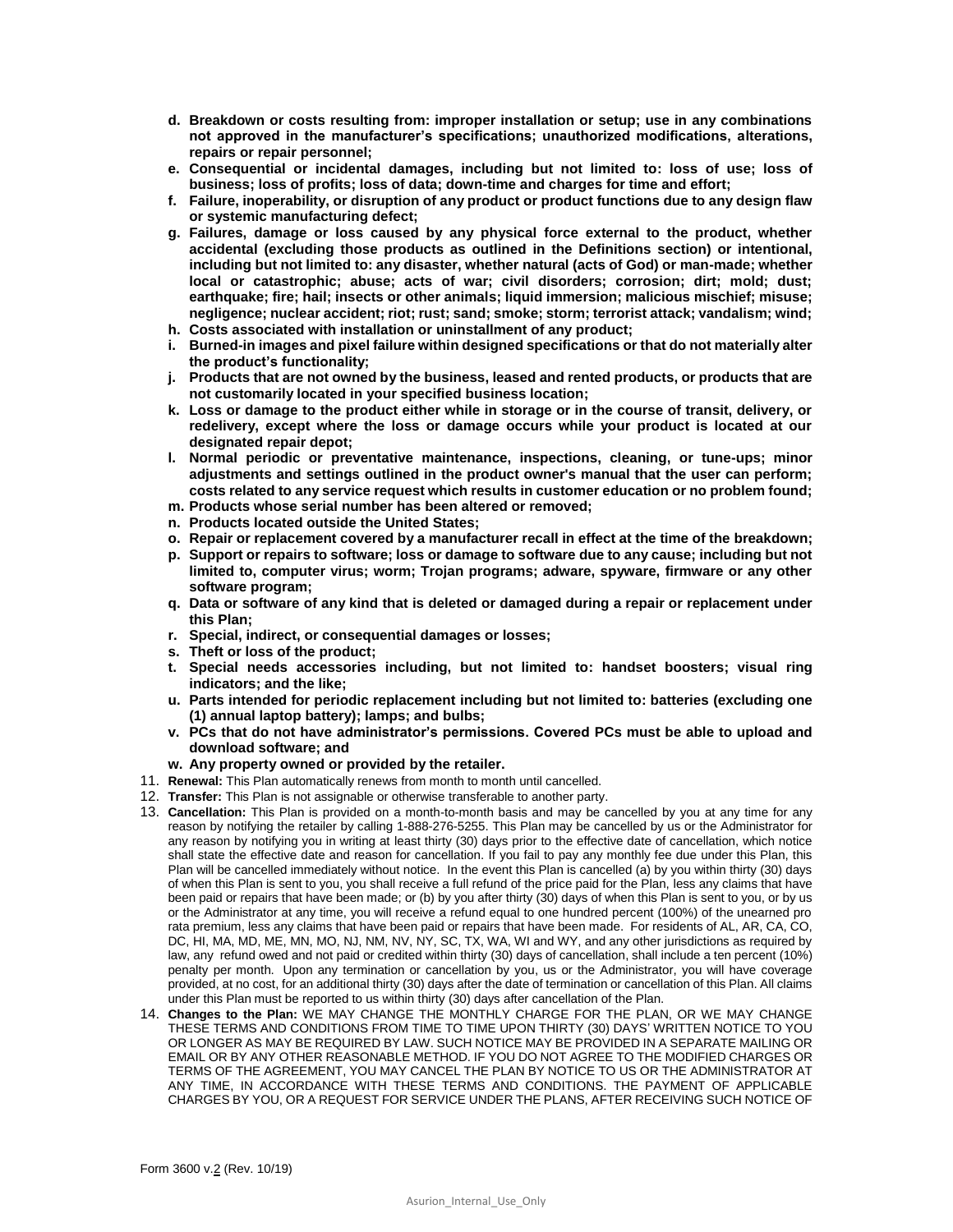A CHANGE IN THE CHARGES OR OTHER TERMS AND CONDITIONS WILL BE DEEMED TO BE ASSENT BY YOU TO THE CHANGE(S) IN THE CHARGES, TERMS OR CONDITIONS.

- 15. **Limitation of Liability:** IN NO EVENT WILL THE PLAN OBLIGOR OR ADMINISTRATOR BE LIABLE FOR INDIRECT, INCIDENTAL OR CONSEQUENTIAL DAMAGES INCLUDING BUT NOT LIMITED TO PERSONAL INJURIES OR LOSS OF INCOME ARISING OUT OF OR CONNECTED TO THE PROVISION OF THE PLAN, REPAIR OR REPLACEMENT OF PRODUCTS UNDER THE PLAN AND CAUSED BY NEGLIGENCE, ERROR, MISTAKE OR OMISSION ON THE PART OF THE PLAN OBLIGOR OR ADMINISTRATOR OR THEIR RESPECTIVE EMPLOYEES, AGENTS OR SUBCONTRACTORS.
- 16. **Force Majeure:** We shall not be held responsible for any delay or failure in performance of any part of this Plan to the extent that such delay or failure is caused by fire, flood, explosion, war, strike, embargo, government requirement, regulatory agency requirement civil or military authority, acts of God, or other similar causes beyond our control.
- 17. **Non-waiver:** Our failure in any circumstance to require strict adherence to any term or condition set forth herein shall not be deemed a waiver by us of any such term or condition under any other circumstance or of any other term or condition set forth herein.
- 18. **Arbitration Agreement: For the purpose of this Arbitration Agreement (referred to hereinafter as the "A.A.") only, references to "we" and "us" also include (1) the respective parents, subsidiaries, affiliates, service contract insurers, agents, employees, successors and assigns of the Plan Obligor and Administrator, as defined above; and (2) the retailer and its wholly owned subsidiaries, affiliates, agents, employees, successors and assigns.**

Most of your concerns about the Plan can be addressed simply by contacting us at 1-844-218-2846. In the event we cannot resolve any dispute with you, **YOU AND WE AGREE TO RESOLVE THOSE DISPUTES THROUGH BINDING AND INDIVIDUAL ARBITRATION OR SMALL CLAIMS COURT INSTEAD OF THROUGH COURTS OF GENERAL JURISDICTION. YOU AND WE AGREE TO WAIVE THE RIGHT TO A TRIAL BY JURY AND WAIVE THE RIGHT TO PARTICIPATE IN CLASS ACTIONS OR OTHER REPRESENTATIVE PROCEEDINGS.** 

This A.A. shall survive termination of this Plan and is governed by the Federal Arbitration Act. This A.A. shall be interpreted broadly, and it includes any dispute you have with us that arises out of or relates in any way to this Plan or the relationship between you and us, whether based in contract, tort, statute, fraud, misrepresentation or otherwise. However, this A.A. does not preclude you from bringing an individual action against us in small claims court or from informing any federal, state or local agencies or entities of your dispute. They may be able to seek relief on your behalf.

To initiate arbitration, send a written Notice of Claim by certified mail to: Legal Department, P.O. Box 110656, Nashville, TN 37122-0656. The Notice must describe the dispute and relief sought. If we do not resolve the dispute within thirty (30) days of receipt of the Notice, you may start an arbitration with the American Arbitration Association ("AAA"). You can contact the AAA and obtain a free copy of their rules and forms at [www.adr.org](http://www.adr.org/) or 1-800-778-7879. We will reimburse you for a filing fee paid to the AAA, and if you are unable to pay a filing fee, we will pay it if you send us a written request.

The arbitration shall be administered by the AAA in accordance with the Consumer Arbitration Rules ("Rules"). The arbitrator is bound by the terms of this A.A. and shall decide all issues, with the exception that issues relating to the enforceability of this A.A. may be decided by a court. If your dispute is for \$25,000 or less, the arbitration will be conducted by submitting documents to the arbitrator, unless you request an in-person or telephonic hearing or the arbitrator decides that a hearing is necessary. If your dispute is for more than \$25,000, the right to a hearing will be determined by the Rules. Unless otherwise agreed, any hearing will take place in the county or parish of your mailing address. We will pay all filing, administration and arbitrator fees for any arbitration, unless your dispute is found by the arbitrator to have been filed for the purpose of harassment or is patently frivolous. In that case, the Rules govern payment of such fees.

The arbitrator shall issue a decision including the facts and law supporting it. If the arbitrator finds in your favor and issues a damages award that is greater than the value of the last settlement we offered or if we made no settlement offer and the arbitrator awards you any damages, we will: (1) pay you the amount of the damages award or \$7,500.00, whichever is greater; and (2) pay the attorney's fees and expenses, if any, you reasonably incurred in the arbitration. While that right to fees and expenses is in addition to any right you may have under applicable law, you may not recover duplicate awards of fees and expenses. We waive any right we may have under applicable law to recover attorney's fees and expenses from you if we prevail in the arbitration.

If you seek declaratory or injunctive relief, that relief can be awarded only to the extent necessary to provide you relief. **YOU AND WE AGREE THAT EACH PARTY MAY BRING CLAIMS AGAINST THE OTHER ONLY IN AN INDIVIDUAL CAPACITY AND NOT IN A PURPORTED CLASS ACTION, CLASS ARBITRATION OR REPRESENTATIVE PROCEEDING.** Unless you and we agree otherwise, the arbitrator may not consolidate your dispute with any other person's dispute and may not preside over any form of representative proceeding. If this specific provision is found to be unenforceable, then the entirety of this A. A. shall be null and void.

## **If You Reside In One Of The Following States, These Provisions Apply To You:**

## **State Variations**

The following state variations shall control if inconsistent with any other terms and conditions: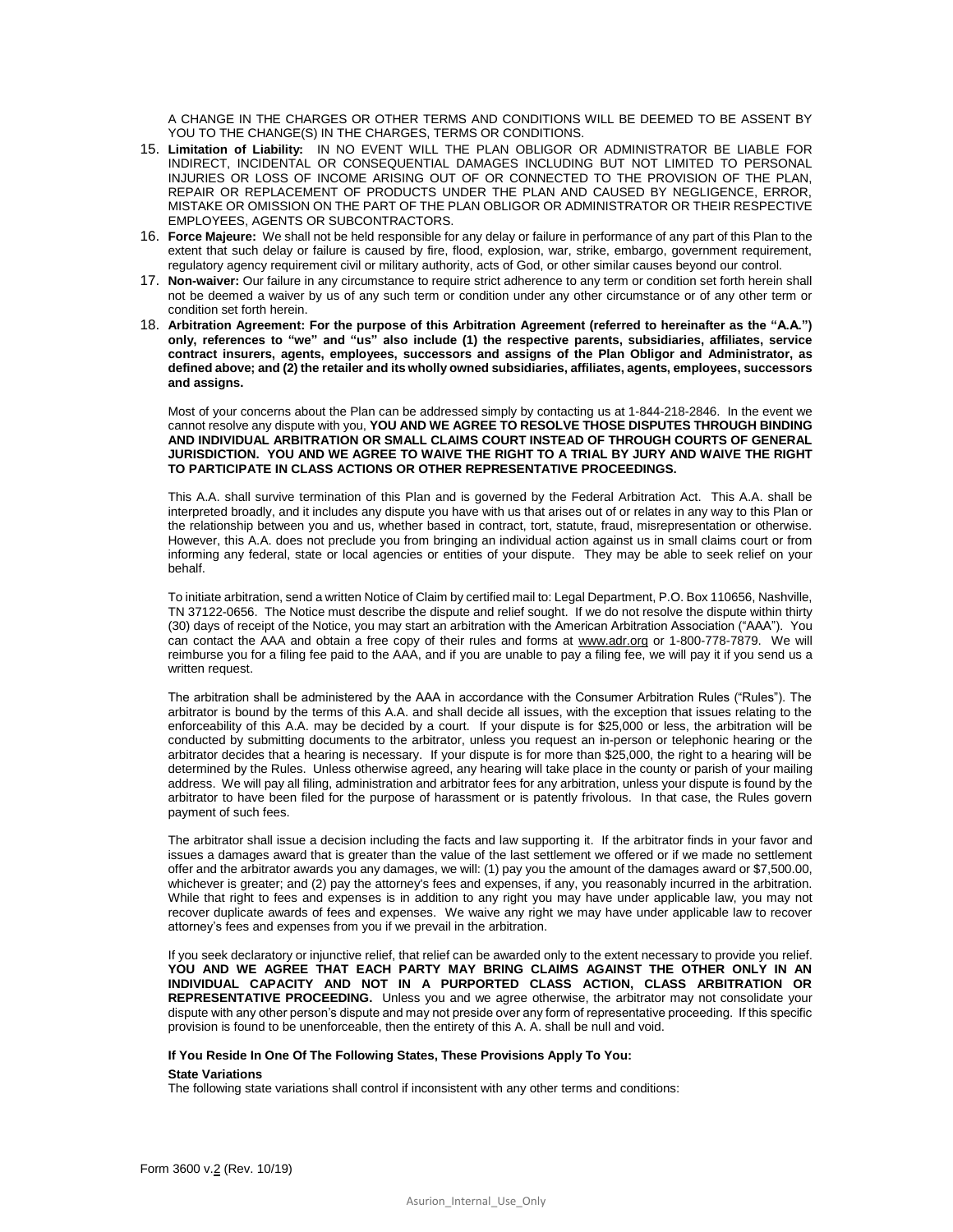**Arizona Residents:** If your written notice of cancellation is received prior to the expiration of the monthly term, we will not deduct the cost of any less any claims that have been paid or repairs that have been made from your refund. The pre-existing condition exclusion does not apply to conditions occurring prior to the sale of the consumer product by the retailer, its assignees, subcontractors and/or representatives or to any conditions that the Obligor or retailer knew or reasonably should have known. The Arbitration Agreement of this Plan does not preclude you from contacting the Consumer Protection Division of the Arizona Department of Insurance Item (d) of section 10. **EXCLUSIONS- WHAT IS NOT COVERED** is deleted and replaced with the following: "**Breakdown or costs resulting from: improper installation or setup; use in any combinations not approved in the manufacturer's specifications; unauthorized modifications, alterations, repairs or repair personnel while owned by you;"**

**California Residents:** For all products other than home appliances and home electronic products, the Cancellation provision is amended as follows: If you cancel this Plan within sixty (60) days of receipt of this Plan, you will receive a full refund, less the cost of any claims that have been paid or repairs that have been made. If you cancel this Plan after sixty (60) days, you will receive a pro rata refund, less the cost of any claims that have been paid or repairs that have been made. Registration of this Plan is required. You may register the products to be covered by the Plan at any time during the coverage period. To perform this registration or to change and/or updates the list of covered products, please go online to hub.asurion.com/registration and complete the registration form as directed.

**Connecticut Residents:** In the event of a dispute with us or the administrator that cannot be resolved, you may contact The State of Connecticut, Insurance Department, P.O. Box 816, Hartford, CT 06142-0816, Attn: Consumer Affairs. The complaint must contain a description of the dispute, the purchase price of the product, the cost of repair of the product and a copy of the Plan.

**Florida Residents:** The rate charged for this Plan is not subject to regulation by the Florida Office of Insurance Regulation.

**Georgia Residents:** We may only cancel this Plan before the end of its term on the grounds of fraud, material misrepresentation, or failure to pay consideration due therefore. The cancellation shall be in writing and shall conform to the requirements of Official Code of Georgia Annotated ("O.C.G.A.") 33-24-44. If this Plan is cancelled prior to the expiration of its monthly term, we will not deduct the cost of any claims that have been paid or repairs that have been made from your refund. This Plan excludes coverage for incidental and consequential damages and pre-existing conditions only to the extent such damages or conditions are known to you or reasonably should have been known to you. As stated in the Arbitration Agreement of this Plan, either party may bring an individual action in small claims court. The Arbitration Agreement provision of this Plan does not preclude you from bringing issues to the attention of federal, state, or local agencies or entities of your dispute. Such agencies or entities may be able to seek relief on your behalf. You and we agree to waive the right to a trial by jury and to participate in class actions, class arbitrations or other similar proceedings. Nothing contained in the arbitration provision shall affect your right to file a direct claim under the terms of this Plan against Allianz Global Risks US Insurance Company pursuant to O.C.G.A. 33-7-6.

**Nevada Residents**: If this Plan is cancelled, we will not deduct the cost of any claims that have been paid or repairs that have been made from your refund. If we fail to pay the cancellation refund as stated in the Cancellation section of this Plan, the penalty will be ten percent (10%) of the purchase price for each thirty (30) day period or portion thereof that the refund and any accrued penalties remain unpaid. If this Plan has been in force for a period of seventy (70) days, we may only cancel before the expiration of the Plan term due to the following reasons: 1) You engage in fraud or material misrepresentation in obtaining this Plan or in filing a claim for service under this Plan; 2) You commit any act, omission, or violation of any terms of this Plan after the effective date of this Plan which substantially and materially increases the service required under this Plan; or 3) any material change in the nature or extent of the required service or repair, including unauthorized service or repair, which occurs after the effective date of this Plan and causes the required service or repair to be substantially and materially increased beyond that contemplated at the time this Plan was purchased or last renewed. The following is added to Item d. in Section 10. **Exclusions- What Is Not Covered**: "If the product is modified or altered without our authorization, we will only provide applicable coverage that is not related to the unauthorized modification or alteration or any breakdowns arising therefrom, unless such coverage is otherwise excluded by the Plan." Contact us at 1-844-218-2846 with questions, concerns or complaints about this Plan. In the event you do not receive satisfaction under this Plan, complaints or questions about this Plan may be directed to the Nevada Department of Insurance, telephone 1-888-872-3234.

**New Hampshire Residents**: Contact us at 1-844-218-2846 with, questions, concerns, or complaints about the program. In the event you do not receive satisfaction under this Plan, you may contact the State of New Hampshire Insurance Department, 21 South Fruit Street, Suite 14, Concord, NH 03301, telephone number: 1-603-271-2261. The arbitration agreement provision of this Plan is subject to RSA 542.

**New Mexico Residents**: If this Plan has been in force for a period of seventy (70) days, we may not cancel before the expiration of the Plan monthly term or one (1) year, whichever occurs first, unless: (1) you fail to pay any amount due; (2) you are convicted of a crime which results in an increase in the service required under the Plan; (3) you engage in fraud or material misrepresentation in obtaining this Plan; (4) you commit any act, omission, or violation of any terms of this Plan after the effective date of this Plan which substantially and materially increase the service required under this Plan; or (5) any material change in the nature or extent of the required service or repair occurs after the effective date of this Plan and causes the required service or repair to be substantially and materially increased beyond that contemplated at the time you purchased this Plan.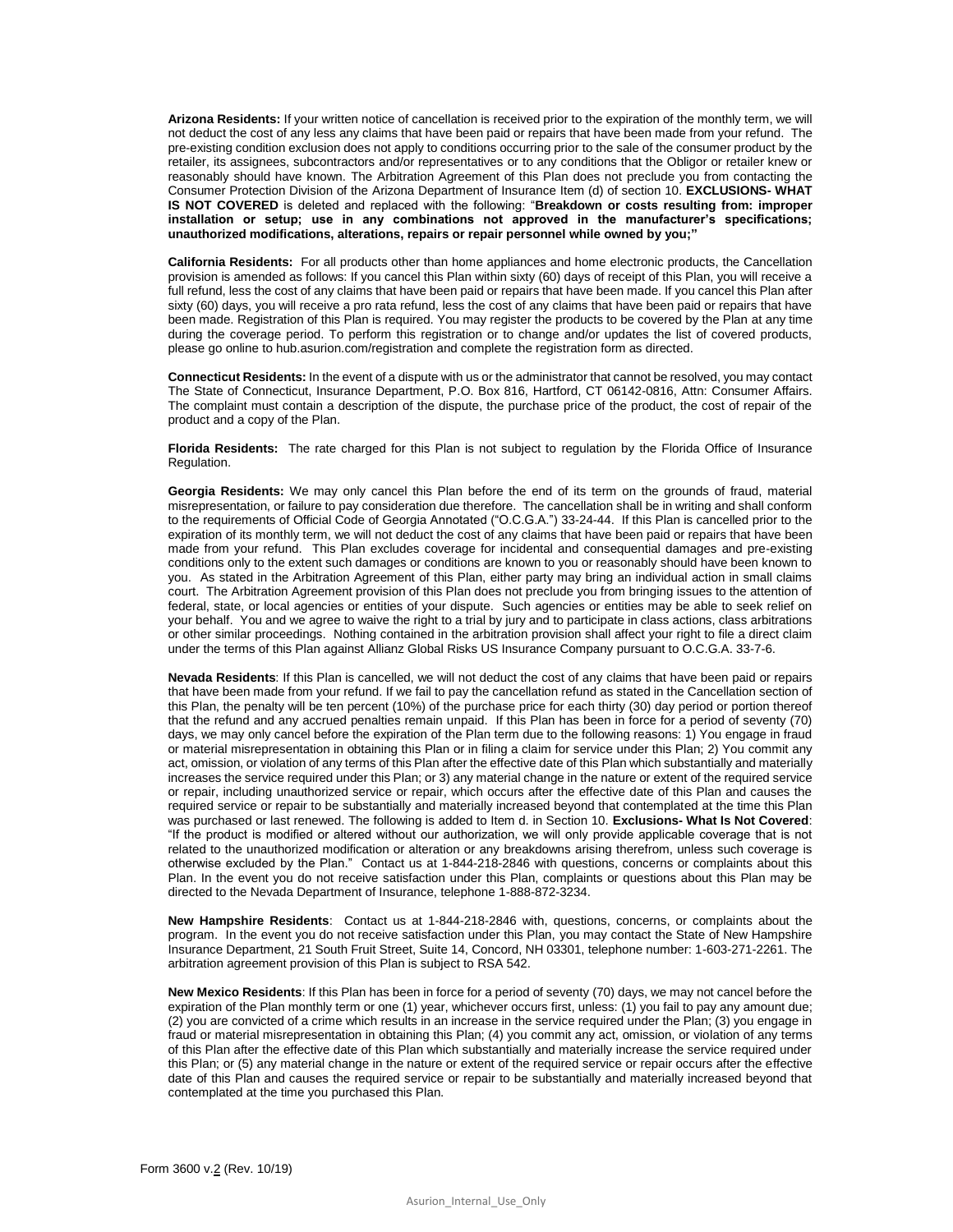**North Carolina Residents**: The purchase of this Plan is not required either to purchase or to obtain financing for the product. We may non-renew, but may only cancel this Contract prior to the expiration of the monthly term for nonpayment by you or for violation of any of the terms and conditions of this Contract.

**Oklahoma Residents**: Coverage afforded under this Plan is not guaranteed by the Oklahoma Insurance Guaranty Association. Oklahoma service warranty statutes do not apply to commercial use references in this Plan. Oklahoma license number: 44199295.

**Oregon Residents**: The Arbitration Agreement provision of this Plan is replaced with the following: "For the purpose of this Arbitration Agreement, references to "we" and "us" also include the respective parents, subsidiaries, affiliates, service contract insurers, agents, employees, successors and assigns of the Plan Obligor and administrator, as defined above, and the retailer and its wholly owned subsidiaries, affiliates, agents, employees, successors and assigns. Most of your concerns about the Plan can be addressed simply by contacting us at 1-844-218-2846. If we cannot resolve any dispute, you and we may, in a separate agreement, consent to arbitration. YOU AND WE AGREE THAT EACH PARTY MAY BRING CLAIMS AGAINST THE OTHER ONLY IN AN INDIVIDUAL CAPACITY AND NOT AS A CLASS REPRESENTATIVE OR CLASS MEMBER IN ANY PURPORTED CLASS ACTION, CLASS ARBITRATION OR OTHER SIMILAR PROCEEDING. Any arbitration proceedings shall be conducted within the state of Oregon."

**South Carolina Residents**: Contact us at 1-844-218-2846 with questions, concerns or complaints about the Plan. In the event you do not receive satisfaction under this Plan, complaints or questions about this Plan may be directed to the South Carolina Department of Insurance, P.O. Box 100105, Columbia, SC 29202-3105, 1-800-768-3467.

**Texas Residents**: If you purchased this Plan in Texas, unresolved complaints concerning us or questions concerning our registration may be addressed to the Texas Department of Licensing and Regulation, P.O. Box 12157, Austin, TX 78711, telephone number 1-512-463-6599 or 1-800-803-9202. You may apply for reimbursement directly to the insurer if a refund or credit is not paid before the forty-sixth (46th) day after the date on which the Plan is returned to the provider. Texas license number: 116.

**Utah Residents**: **NOTICE. This Plan is subject to limited regulation by the Utah Insurance Department. To file a complaint, contact the Utah Insurance Department. Coverage afforded under this Plan is not guaranteed by the Utah Property and Casualty Guaranty Association.** The second sentence in Section 13. Cancellation is replaced with the following: "This Plan may be cancelled by us or the administrator prior to the expiration of the monthly term for: (i) material misrepresentation or substantial breaches of contractual duties, conditions, or warranties, by notifying you in writing at least thirty (30) days prior to the effective date of cancellation; or (ii) for nonpayment of premium by notifying you in writing at least ten (10) days prior to the effective date of cancellation. Such cancellation notifications shall state the effective date and reason for cancellation." If emergency service is required outside the designated hours, the consumer may seek service and be reimbursed, provided the service performed is covered by the Plan. If emergency service is required outside the designated hours, the consumer may seek service and be reimbursed, provided the service performed is covered by the Plan. Failure to notify within the prescribed time will not invalidate the claim if you can show that notification was not reasonably possible.

**Virginia Residents:** Contact us at 1-844-218-2846 with questions, concerns or complaints about the program. In the event you do not receive satisfaction under this Plan within 60 days after your request, you may contact the Virginia Department of Agriculture & Consumer Services, Office of Charitable & Regulatory Programs to file a complaint.

**Washington Residents**: If we fail to act on your claim, you may contact Allianz Global Risks US Insurance Company directly at 1-888-466-7883. You are not required to wait sixty (60) days before filing a claim directly with Allianz Global Risks US Insurance Company.

**Wisconsin Residents**: **THIS CONTRACT IS SUBJECT TO LIMITED REGULATION BY THE OFFICE OF THE COMMISSIONER OF INSURANCE.** We may only cancel this contract before the end of the agreed contract term on the grounds of nonpayment, a material misrepresentation made by you to us, or a substantial breach of duties by you relating to the product or its use. The Arbitration Agreement provision of this Contract is amended as follows: **(1) TO RESOLVE DISPUTES, YOU MAY CHOOSE EITHER BINDING ARBITRATION, PURSUANT TO THE ARBITRATION AGREEMENT PROVISION OF THIS CONTRACT, OR SMALL CLAIMS COURT. BY AGREEING TO THIS CONTRACT, YOU AND WE WAIVE THE RIGHT TO HAVE DISPUTES RESOLVED THROUGH COURTS OF GENERAL JURISDICTION, THE RIGHT TO TRIAL BY JURY, AND THE RIGHT TO PARTICPATE IN CLASS ACTIONS OR OTHER REPRESENTATIVE PROCEEDINGS;** and (2) the phrase, "and is governed by the Federal Arbitration Act." in the first sentence of third paragraph is deleted in its entirety.

**Wyoming Residents**: The Arbitration Agreement provision in this Plan is replaced with the following: "If there are disputes between you and us that are not resolved by negotiations, you and we may in a separate written agreement voluntarily consent to arbitration. Any arbitration proceedings shall be conducted within the state of Wyoming." For the purpose of this arbitration agreement, references to "we" and "us" include the Plan obligor and administrator, as defined above, and their respective parents, subsidiaries, affiliates, service contract insurers, agents, employees, successors and assigns; and (2) the retailer and its wholly owned subsidiaries, affiliates, agents, employees, successors and assigns.

Administered by: